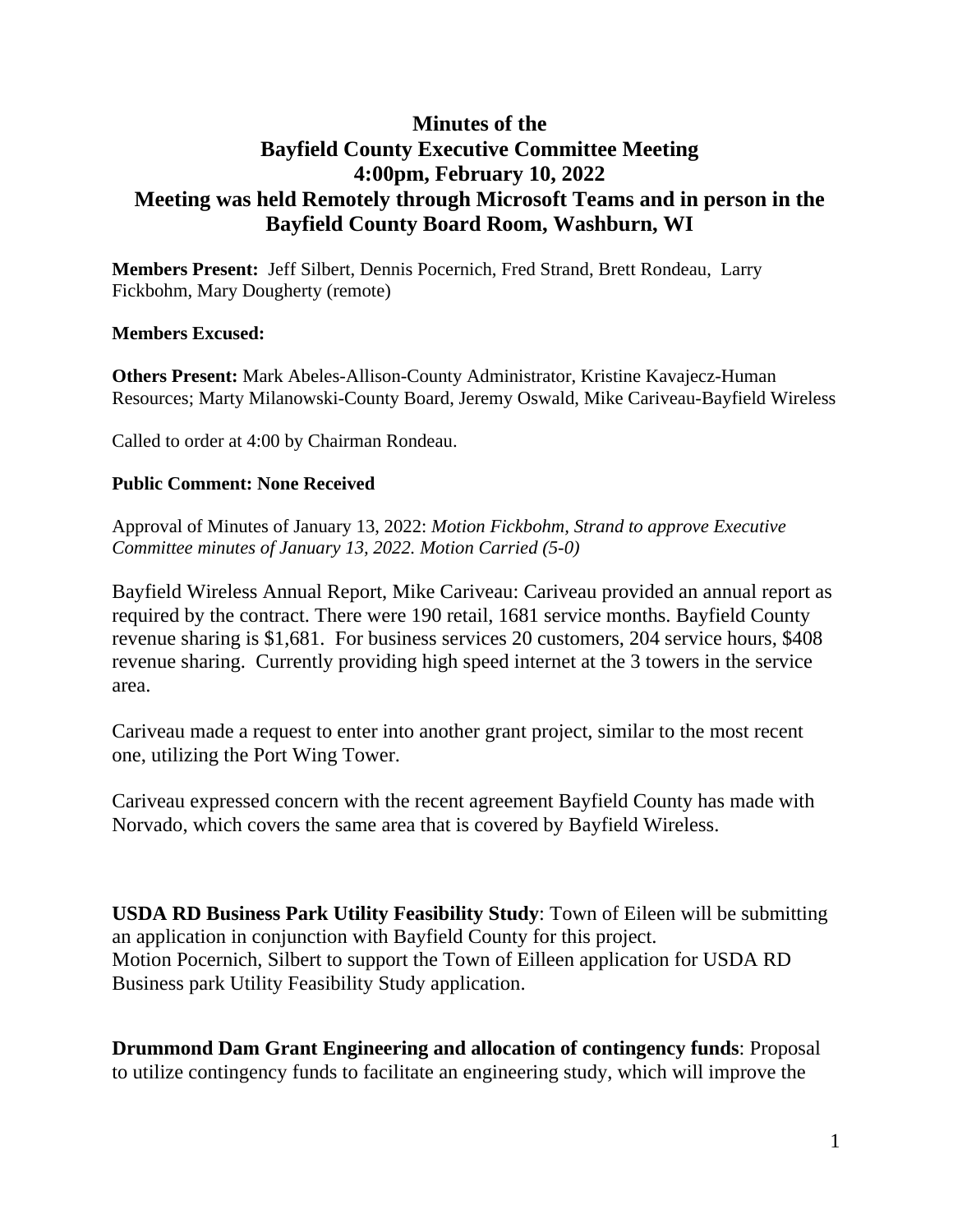changes of the grant award. The full cost of the project and engineering will be included in the grant application, which has a 50% reimbursement.

*Motion Silbert, Strand to authorize the use of \$19,000 from contingency for Drummond Dam Grant Engineering. Motion Carried. (6-0)*

**Audit Contract:** Review of contract for extended audit services through 2025. Suggestion to have Corp Counsel review the contract before signing. Suggestion to put the audit services out to bid in 2023 in anticipation of the contract ending in 2025. The services of the current contractor have been very good so far.

Motion Fickbohm, Silbert to extend the contract with BakerTilly through 2025. Motion Carried (6-0)

**Grant Consultant work:** Several proposals were received from departments. Abeles-Allison will place the details on the proposals in the Executive Committee drop box for committee members to review.

**Joint Tribal County Meeting topics, April 28**: The meeting will take place in Red Cliff and will include dinner. A draft agenda was reviewed. EMS and Broadband services were suggested as topics.

**Superior Days Topic Review:** 3 legislative issue: tuition reciprocity,  $\frac{1}{2}\%$  sales tax for roads, Medicaid reimbursement rates for nursing homes. Several agency meetings are planned with DNR, DOA, DOT, DHS, Workforce Development, DOR. Very few participants this year, just Strand and Abeles-Allison from Bayfield County, no youth. If board member have additional specific topics, Strand and Abeles-Allison will be meeting with several offices while in Madison.

**WCA Policy Platform Topics:** Deadline for topics is May.

**Fund Balances:** end of year 2021 balances are currently estimated at just over \$18million, with approximately \$4.8million unassigned. The county's practice in the past has been to attempt to keep approximately 25% of funds unassigned. Abeles-Allison reviewed a list of Assigned funds.

**Five Year Capital Planning:** Future capital planning will need to consider space constraints/needs, and wage adjustments as a result of the current market and wage